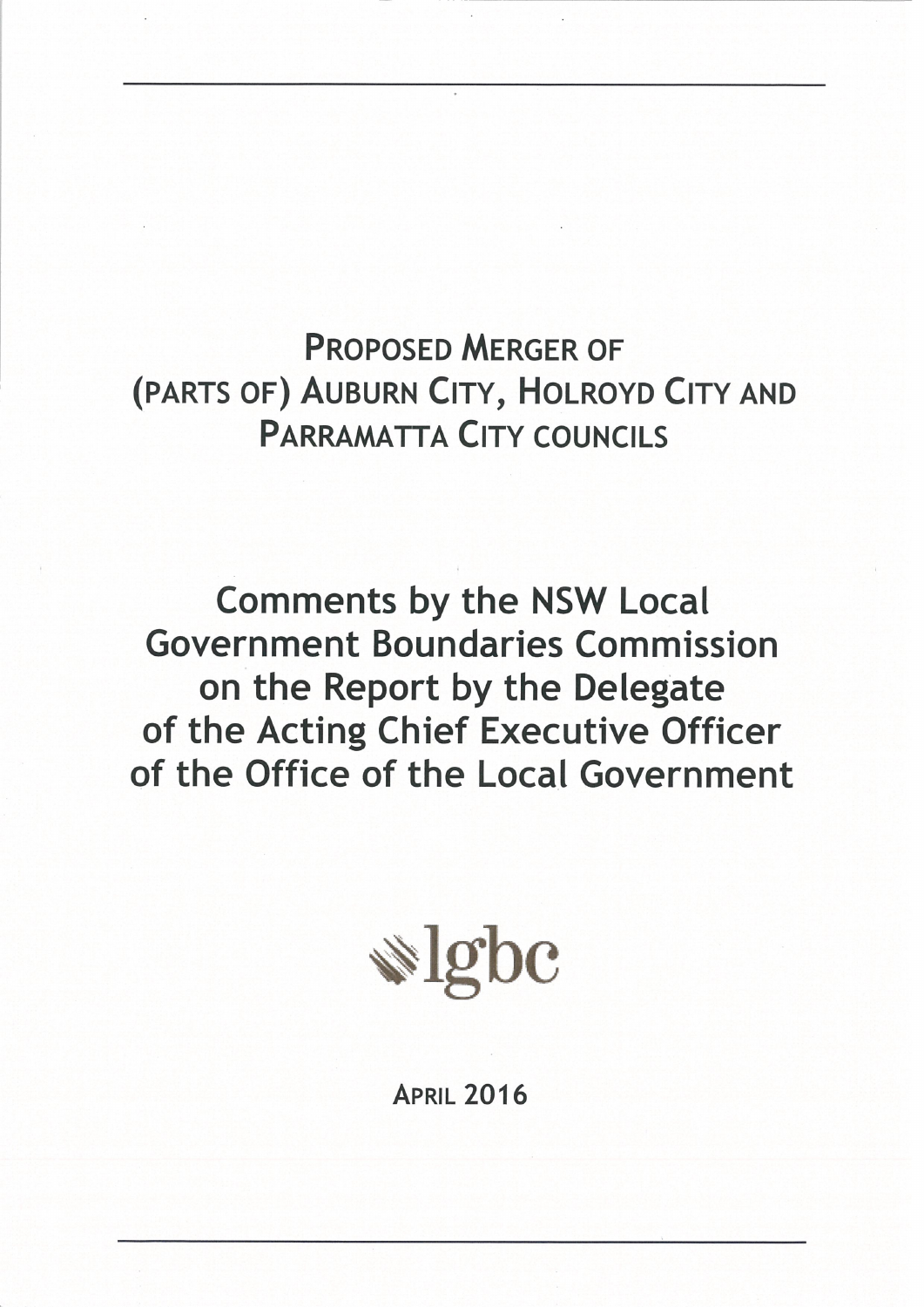

**Local Government Boundaries Commission GPO Box 5341** Sydney NSW 2001

The Hon Paul Toole MP Minister for Local Government Level 17 NE 52 Martin Place, SYDNEY NSW 2000

**Dear Minister** 

Proposed merger of (parts of) Auburn City, Holroyd City and Parramatta City councils

The Local Government Boundaries Commission provides its comments on the Delegate's Report into the above merger proposal under section 218F(6) of the Local Government Act 1993.

Yours sincerely

Bot Senat

RJ Sendt Chairperson 22 April 2016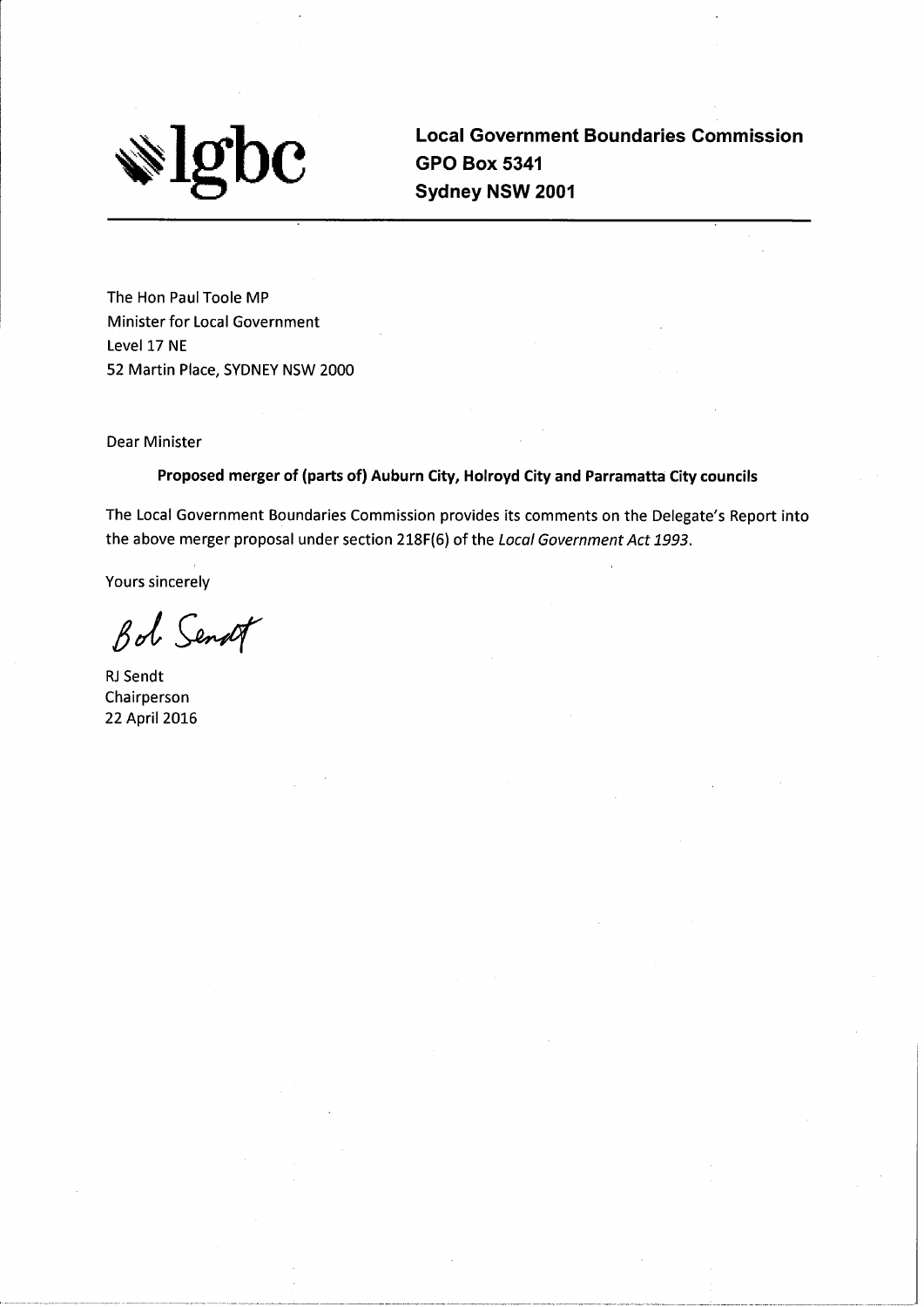# **1. Summary of Local Government Boundaries Commission comments**

The Boundaries Commission has reviewed the Delegate's Report on the proposed merger of Auburn City Council (part), Holroyd City Council (part) and Parramatta City Council (part) to determine whether it shows the legislative process has been followed and the Delegate has taken into account all the factors required under the *Local Government Act 1993* (the Act).

#### **The Commission has assessed that:**

- **the Delegate's Report shows that the Delegate has undertaken all the processes required by section 263 of the Act***,*
- **the Delegate's Report shows that the Delegate has adequately considered all the factors required by section 263(3) of the Act, with the exception of the factor listed under subsection 263(3)(e2) (employment),**
- **the Delegate's recommendation in relation to the proposed merger is supported by the Delegate's assessment of those factors.**

# **2. Summary of the merger proposal**

On 6 January 2016, the Minister for Local Government referred a proposal to merge the local government areas of Auburn City Council (part), Holroyd City Council (part) and Parramatta City Council (part) to the Acting Chief Executive of the Office of Local Government for examination and report under the Act. The following map shows the proposed new council area (shaded in green).



*Proposed merger of parts of Auburn, Holroyd and Parramatta*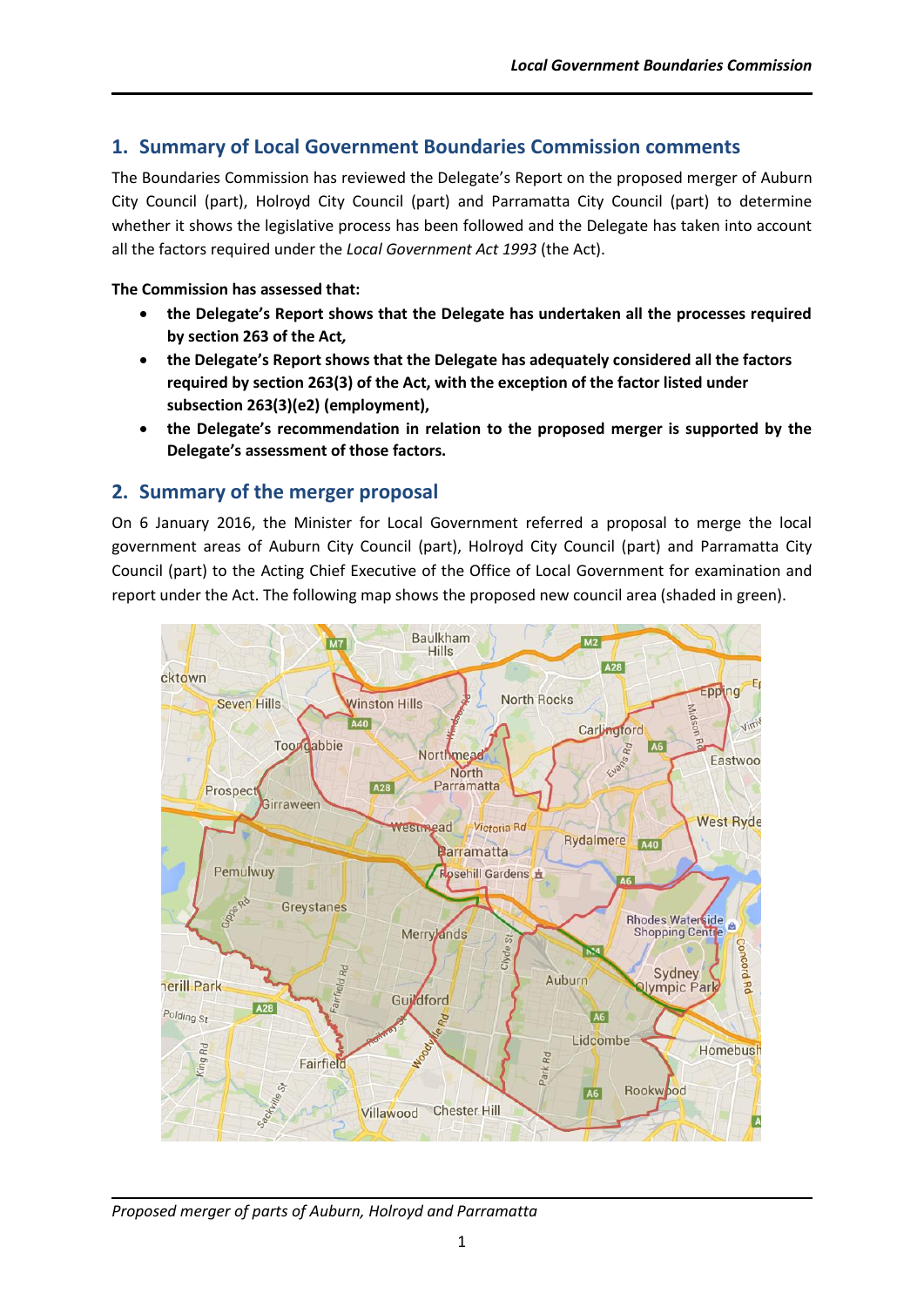| Council                        | 2014    | 2031    |
|--------------------------------|---------|---------|
| Auburn City Council (part)     | 76.048  | n.a.    |
| Holroyd City Council (part)    | 106.878 | n.a.    |
| Parramatta City Council (part) | 36.221  | n.a.    |
| New Council                    | 219,147 | 295,000 |

The proposal would have the following impacts on population across the three councils.

*Source: NSW Government, January 2016, Merger Proposal: Auburn City Council (part), Holroyd City Council (part), Parramatta City Council (part), pp 7 and 14.*

The Acting Chief Executive delegated the function of examining and reporting on each of the proposals to a number of people, known as 'Delegates'. Delegates were required to examine and report upon each merger proposal rigorously and fairly. The examination process includes Delegates calling for submissions and holding a public inquiry on each proposed council merger. Delegates prepared a report on the proposal and provided that report to the Local Government Boundaries Commission.

# **3. Role of the Local Government Boundaries Commission**

The Local Government Boundaries Commission is an independent statutory authority constituted under section 260 of the Act. The Boundaries Commission examines and reports on any matter referred to it by the Minister in relation to the boundaries of local government areas and the areas of operation of county councils.

The Boundaries Commission has several functions under the Act. In the current context (where the Minister has elected to refer the proposal to the Office of Local Government, rather than the Boundaries Commission, for examination), the most relevant Commission functions are set out in section 218F(6) of the Act. This section requires:

- the Chief Executive to furnish the report on the examination of the merger proposal to the Boundaries Commission for review and comment, and
- the Boundaries Commission to review the report and send its comments to the Minister.

The Commission's role does not involve re-examining the advantages and disadvantages of the proposed mergers, accepting submissions or holding public inquiries.

# **4. Delegate's recommendations**

The Delegate's key recommendation is that the merger proposal be implemented.

The Delegate also made the following other recommendations:

- *the council of the proposed merger, if approved, should have 11 Councillors, including the Mayor, and not be divided into wards.*
- *if the merger proceeds a new name be chosen which does not reference the name of any of the existing councils.*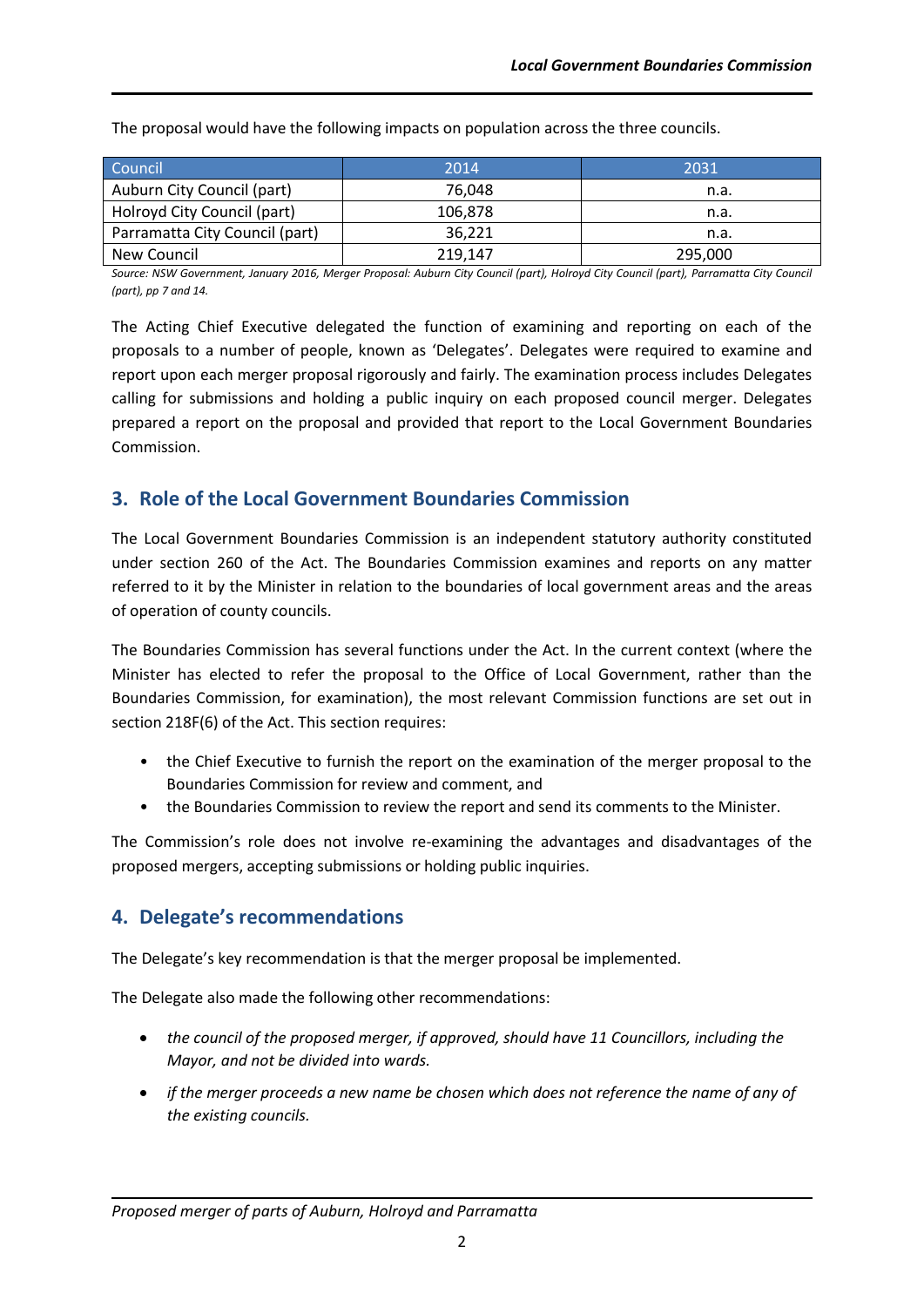*consideration should be given to some of the minor boundary adjustments put forward by Blacktown Council, Auburn Council, Holroyd Council and Parramatta Council, in submissions, as outlined in the Delegate's Report.* 

# **5. The Commission's detailed comments**

### *5.1 Review of the process followed by the Delegate*

Under the Act, the Delegate is required to undertake certain processes in examining a merger proposal. These processes include holding an inquiry, allowing members of the public to attend meetings as part of the inquiry and calling for submissions. As part of its review of the Delegate's Report, the Commission has looked at whether these processes were followed.

In total the Delegate considered 256 written and verbal submissions from the public, community and other organisations and councils.

The Delegate held two public inquiries on 4 February 2016 at the Holroyd Function Centre.

*The Commission's view is that the Delegate has met the relevant requirements.*

### *5.2 Review of the Delegate's consideration of the factors specified in the Act*

Under section 263(3) of the Act, the Delegate is required to have regard to a range of factors when considering a merger proposal.

# *Overall, the Commission's view is that the Report shows the Delegate adequately considered all the factors.*

The Commission has formed this view based on its review of the discussion presented in the Delegate's Report. The Commission specifically considered whether the extent of that discussion adequately canvassed the range of issues raised in the written submissions made to the Delegate and the views expressed at the public hearings.

The Commission makes the following comments relating to each factor:

# *5.2.1 Financial factors*

Section 263(3)(a) of the Act requires the Delegate to have regard to:

*"the financial advantages or disadvantages (including the economies or diseconomies of scale) of any relevant proposal to the residents and ratepayers of the areas concerned".*

The Delegate noted that Auburn Council received a negative financial sustainability rating from the Treasury Corporation, with Holroyd and Parramatta councils receiving a neutral rating. With regard to IPART, the Fit for the Future assessments deemed all three councils not-fit on Scale and Capacity but they all satisfied the Financial criteria.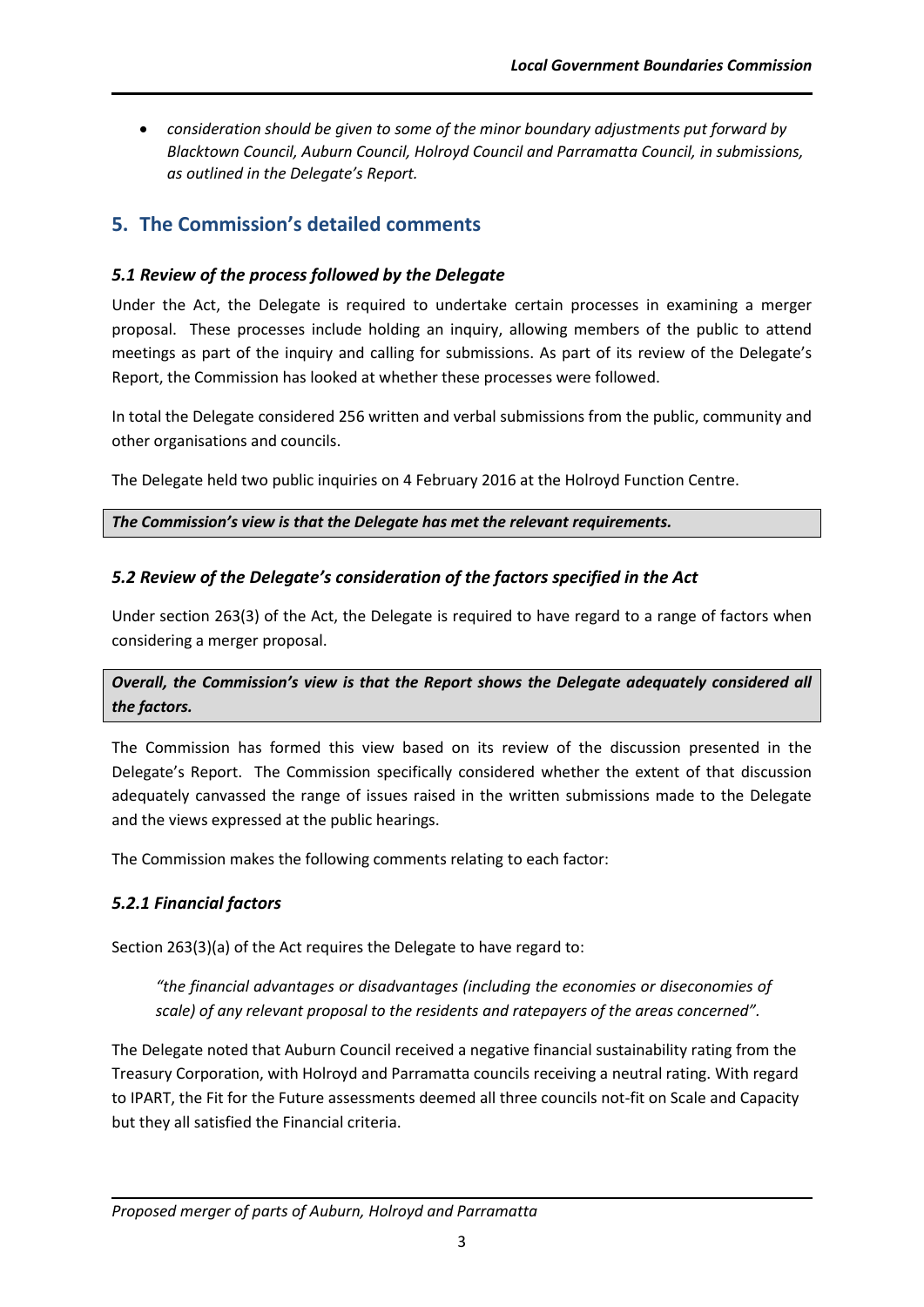The Delegate outlined current financial information disclosing operating surpluses across all three councils concluding this would result in an operating surplus for a merged council. The Delegate noted significant concern from councils in relation to potential rates increases but concluded that current legislation would provide a newly merged council the opportunity to structure their rating arrangements to fit the needs of their community.

The Delegate considered the financial advantages and disadvantages of the proposal on residents and ratepayers, and concluded that the advantages of the proposed merger are greater than the disadvantages.

#### *The Commission's view is that the Delegate adequately considered the issues under this factor.*

# *5.2.2 Communities of interest*

Section 263(3)(b) of the Act requires the Delegate to have regard to:

# *"the community of interest and geographic cohesion in the existing areas and in any proposed new area".*

The Report noted that the new council would incorporate residential areas, interspersed with industrial and retail space. Industrial space includes the train maintenance depot at Auburn and the Yennora industrial precinct. There is green space associated with prospect Reservoir as well as along the waterways of Prospect Creek, Duck River and Little Duck Creek. Rookwood Cemetery occupies a large amount of land in the east of the new council.

The Delegate noted themes from the community of interest factor within submissions include the Maltese community association with Holroyd Council (being over 8 per cent of the current Holroyd Council) and their association with the Mays Hill area, the relationship of Granville area with Parramatta Council and the history of Granville.

The Delegate concluded that the demographics of the areas proposed for merger are similar in terms of background and needs and do not present any impediments to the proposed merger.

#### *The Commission's view is that the Delegate adequately considered the issues under this factor.*

# *5.2.3 Historical and traditional values*

Section 263(3)(c) of the Act requires the Delegate to have regard to:

# *"the existing historical and traditional values in the existing areas and the impact of change on them".*

The Report noted that all three Councils submitted information on its history. Auburn Council highlighted the history of Granville as a suburb and in terms of local governance noting the creation of Granville municipality in 1885. Holroyd City Council in its submission pointed out the historical and traditional connection of the Mays Hill/ Granville area including the Mays Hill Cemetery, Pitt Row Headmaster's Cottage and the site of the first Council Chambers. The Maltese community connection is underlined by the fact that the "suburbs of Pendle Hill and Greystanes in Holroyd are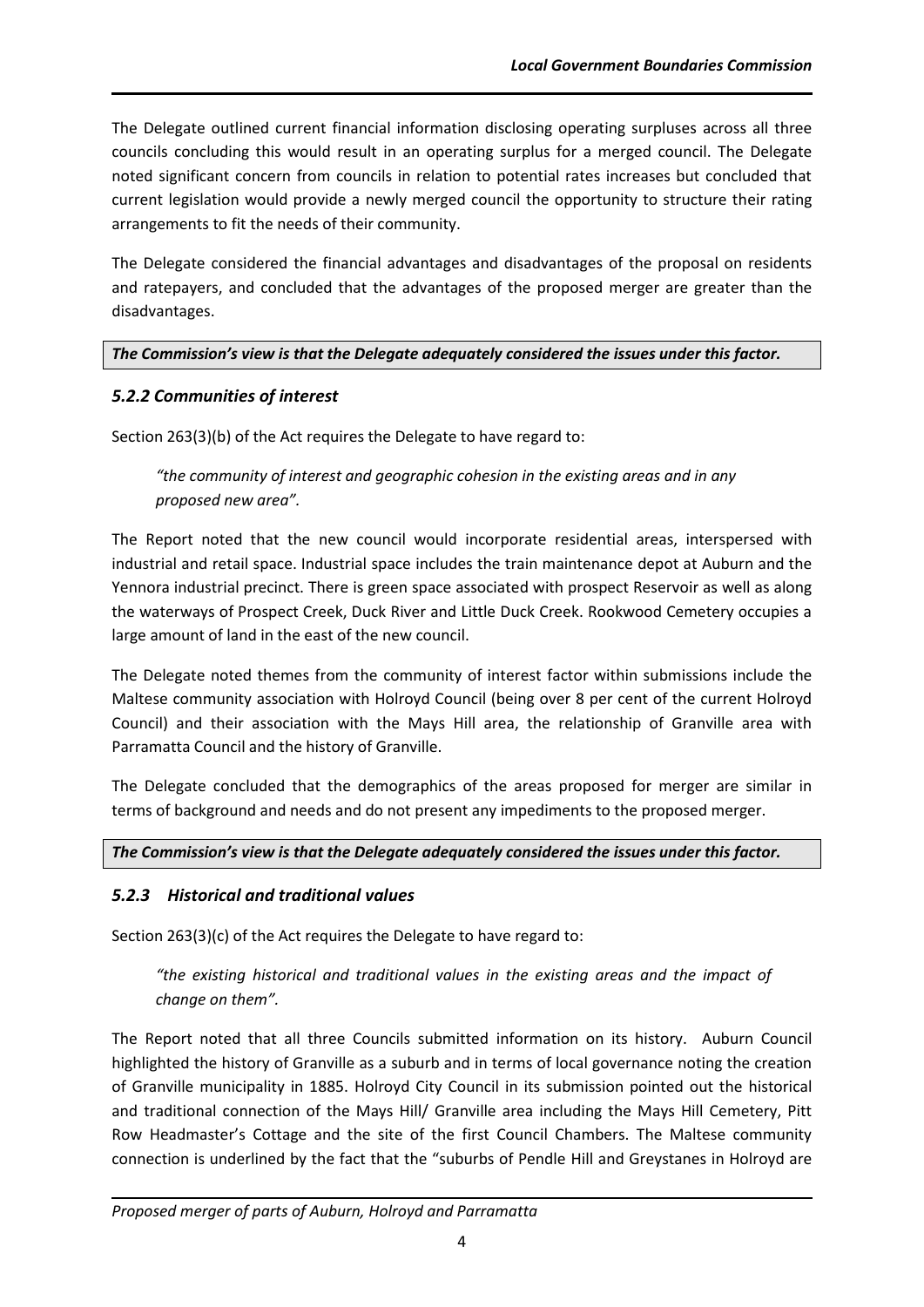the most prominent sites of Maltese settlement in Western Sydney". Parramatta City Council's submission discussed Parramatta's long and varied history, noting that the Borough of Parramatta was established in 1861 and was amalgamated in 1948 with Dundas, Ermington, Rydalmere and Granville councils to form the current City of Parramatta.

The Delegate considered that there is a similarity in the areas' history and subsequent development. He concluded the proposed merger was unlikely to impact on the historical and traditional values of the area.

#### *The Commission's view is that the Delegate adequately considered the issues under this factor.*

#### *5.2.4 Attitudes of residents and ratepayers*

Section 263(3)(d) of the Act requires the Delegate to have regard to:

#### *"the attitude of the residents and ratepayers of the areas concerned".*

The Delegate noted that 61% of the submissions addressed the attitude factor. A strong theme noted was the concern amongst residents and ratepayers with the suspension and allegations against the current Auburn Council and subsequently to the perceptions of risks associated with the proposal to merge with Auburn Council.

One of the themes was for Holroyd to stand alone, and it is also noted that Holroyd Council, in their submission, refer to the results of the 2015 Community Satisfaction survey indicating a 90% satisfaction rate with Council services.

Another theme noted was the concern of some residents and ratepayers about losing areas of the existing council areas that are financially sound such as the Auburn North areas of Silverwater and Olympic Park.

The Delegate noted a clear level of concern of residents and ratepayers, but considered that the new merged council would be able to provide a new start for the area, particularly for Auburn.

The Delegate also acknowledged the clear high levels of "customer satisfaction" of residents as expressed by the community surveys and was confident that through ongoing engagement with the many communities of the new merged entity and financial viability that customer satisfaction could continue to be at high levels.

*The Commission's view is that the Delegate adequately considered the issues under this factor, while noting the limited analysis provided.*

#### *5.2.5 Elected representation*

Section 263(3)(e) of the Act requires the Delegate to have regard to:

"*the requirements of the area concerned in relation to elected representation for residents and ratepayers at the local level, the desirable and appropriate relationship between elected representatives and ratepayers and residents and such other matters as*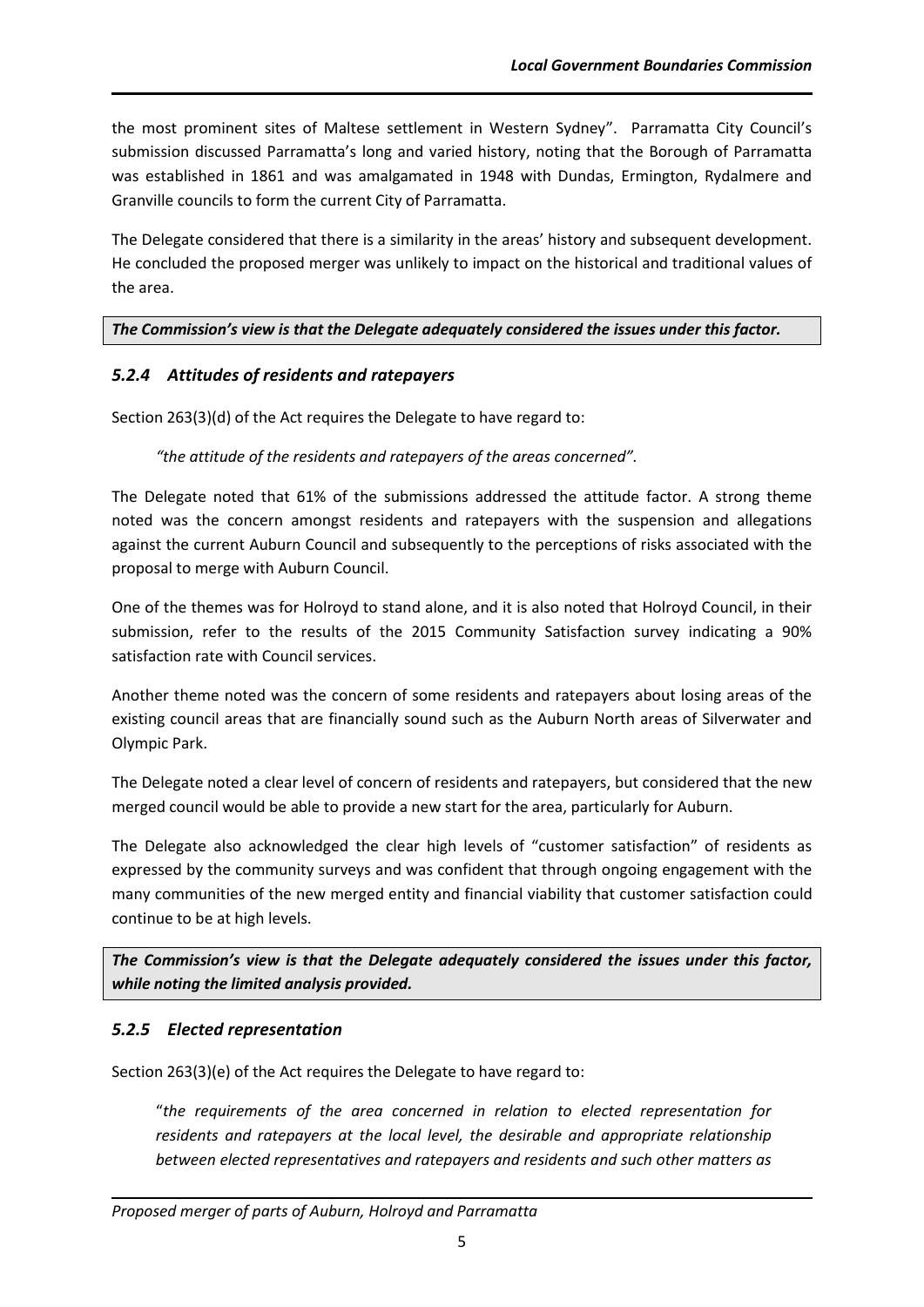*it considers relevant in relation to the past and future patterns of elected representation for that area".*

The Delegate noted that only a small proportion of submissions raised concerns around elected representation.

The Report noted that the ratio of residents to elected councillors in each of the three councils is similar. Auburn has 10 councillors with a resident representation ratio of 1:8,545. Holroyd has 12 councillors with a resident representation ration of 1:9,258. Parramatta has 15 councillors with a resident representation ration of 1:12,662. A merged council with 15 councillors would have a resident representation ratio of 1:14,609.

The Delegate recommended that the newly merged council should have 11 elected representatives including a Mayor who is chosen by the councillors.

While the Holroyd and Parramatta Council submissions advocated for the proposed new council to have 15 councillors, the Auburn Council Administrator suggested the new council should have 9 councillors (including a popularly elected Mayor). The Delegate was of the opinion that as 9 councillors would give a ratio of 1 councillor to approximately 24,500 residents, increasing the number of councillors to 11, giving a ratio of 1 councillor to approximately 20,000 residents, would align more closely to the Blacktown ratio.

#### *The Commission's view is that the Delegate adequately considered the issues under this factor.*

*The Commission notes that the Report (page 18) included a quote from Auburn Council's submission attributing a statement concerning councillor numbers in new councils to the Boundaries Commission. These comments were in fact made in a 2004 boundary adjustment proposal by the then Minister for Local Government.*

#### *5.2.6 Service delivery and facilities*

Section 263(3)(e1) of the Act requires the Delegate to have regard to:

*"the impact of any relevant proposal on the ability of the councils of the areas concerned to provide adequate, equitable and appropriate services and facilities".*

The Report noted that about 38% of submissions received identified issues in relation to this factor**.**  A strong theme here was the concern about any potential effect on services from the loss of commercial revenue raising areas and whether there will be sufficient funding through rates and levies from the remaining residential and commercial areas for the provision of services.

There was also some discussion in submissions about volunteering and, for example, local government developing volunteers and the time it takes for volunteers to develop relationships with council. The Delegate expressed his understanding of the importance of volunteer service to local communities and the connection of volunteers to community members. He stated that it would be important in the transitional arrangements of the new council, should it proceed, to ensure the connection between volunteers and the local community remains.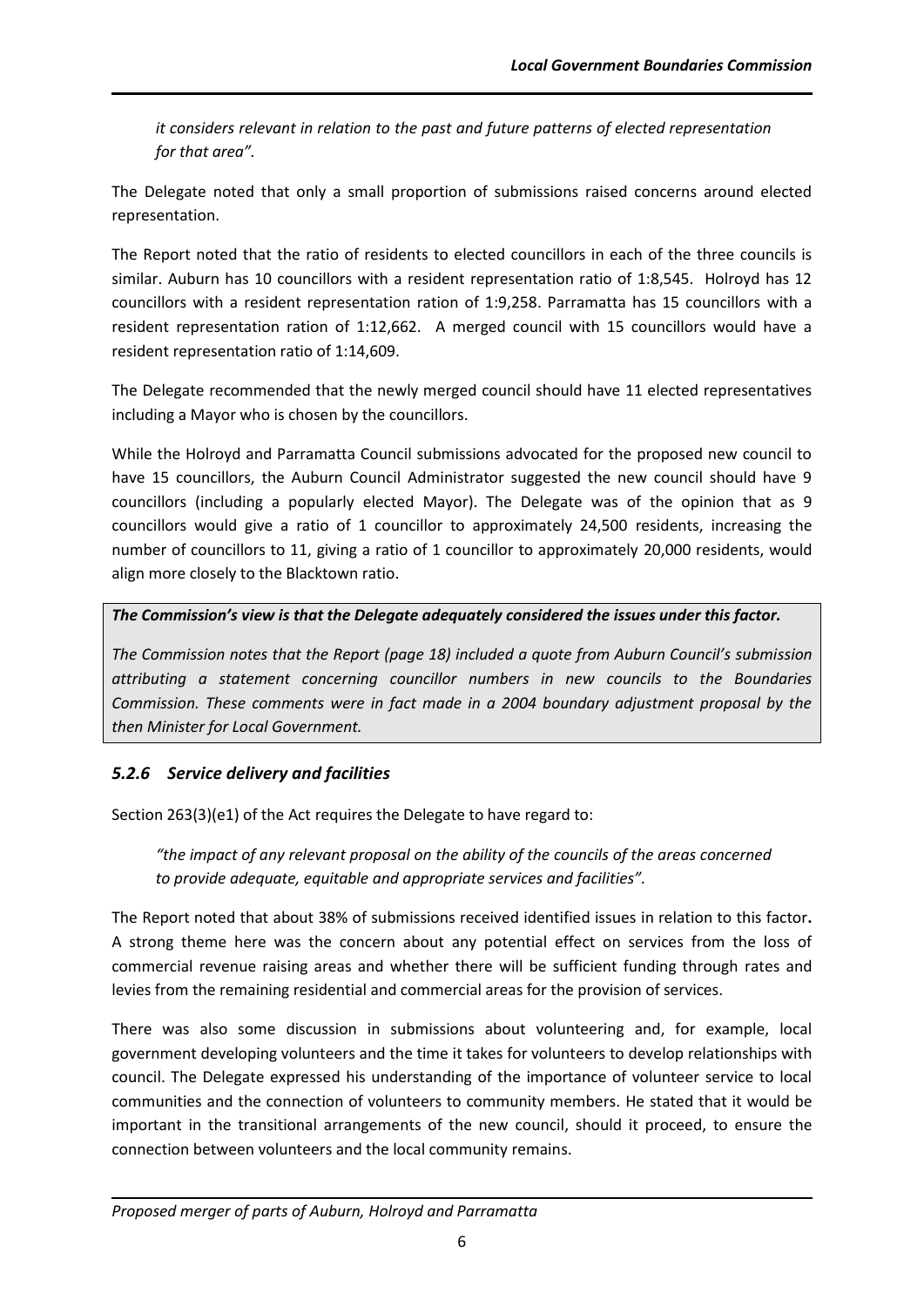The Delegate considered the commentary around the improved service levels in the proposal document, namely that "the efficiencies and savings generated by the merger will allow the new council to invest in improved service levels and/or a greater range of services and address the current infrastructure backlog across the three councils". Given that the new Council would appear to be in a sound financial position, the Delegate concurred with this.

*The Commission's view is that the Delegate adequately considered the issues under this factor, while noting the limited analysis provided.*

### *5.2.7 Employment impacts on staff*

Section 263(3)(e2) of the Act requires the Delegate to have regard to:

*"the impact of any relevant proposal on the employment of the staff by the councils of the areas concerned".*

The Delegate noted the comments by Holroyd Council in its submission that in relation to staffing that "all Councils have agreed to work together to ensure that the best interest of the community and the staff is a priority". The Delegate also noted the Parramatta Council comments that concerns raised by the community will be taken into consideration.

The Delegate concluded that on the basis of the employment protections that exist and comments in submissions from councils about working together with regard to staffing issues, he sees no impediment to the merger proposal based on this factor.

*The Commission's view is that the Delegate did not adequately consider the issues under this factor.* 

#### *5.2.8 Rural impacts*

Section 263(3)(e3) of the Act requires the Delegate to have regard to:

*"the impact of any relevant proposal on rural communities in the areas concerned".*

The Delegate noted the area covered by the proposal is within urban Sydney and there are no rural communities impacted by this proposal.

*The Commission's view is that the Delegate adequately considered the issues under this factor.* 

# *5.2.9 Wards*

Section 263(3)(e4) of the Act requires the Delegate to have regard to:

*"in the case of a proposal for the amalgamation of two or more areas, the desirability (or otherwise) of dividing the resulting area or areas into wards".*

The Report noted that Auburn Council utilises an electoral system incorporating two wards with five councillors from each. Holroyd has four wards with three councillors from each and Parramatta has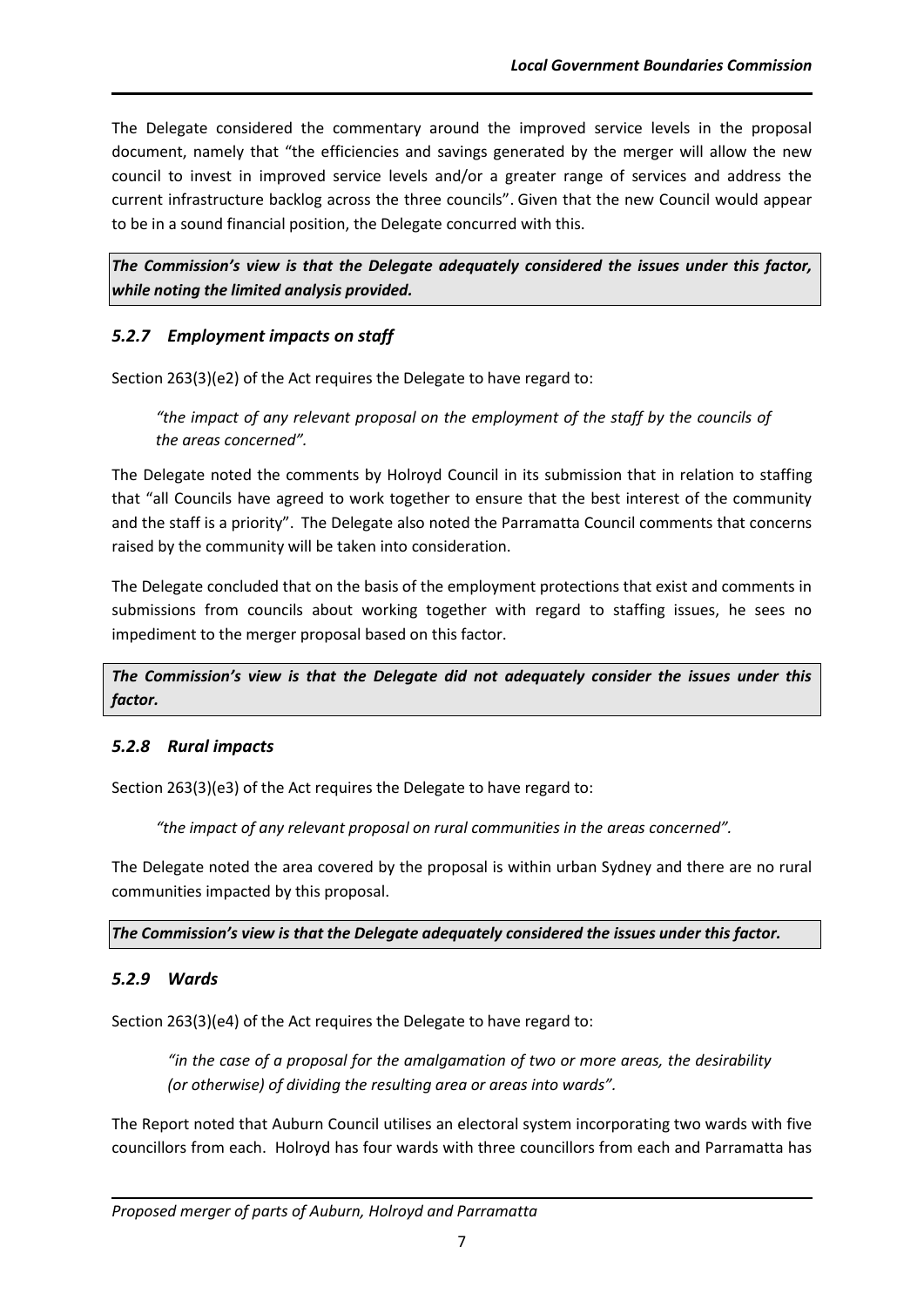five wards with three councillors from each. The Delegate noted that the Administrator at Auburn Council does not support wards but that both Parramatta Council and Holroyd Council support a ward structure.

The Delegate did not recommend the creation of wards. He stated he was of the strong opinion that the creation of wards in the new area has the risk that the previous council areas will be maintained rather than establishing a Council with Councillors who are responsible for the whole of the new council area. In recommending this approach, he noted that the new council may decide to introduce wards at some stage, but in the interest of bringing together three separate council areas to function as a single new council he recommended that wards not be adopted.

The Delegate also conveyed a recommendation that policy initiatives such as place management can be used in the new council to ensure areas such as the Woodville ward area maintain their identity.

### *The Commission's view is that the Delegate adequately considered the issues under this factor.*

# *5.2.10 Opinions of diverse communities*

Section 263(3)(e5) of the Act requires the Delegate to have regard to:

*"in the case of a proposal for the amalgamation of two or more areas, the need to ensure that the opinions of each of the diverse communities of the resulting area or areas are effectively represented".*

As noted by the Report, the Auburn Council submission indicated that the population characteristics of the new proposed Council will present a number of community priorities and challenges. The Delegate noted in particular two key factors that are mentioned as requiring additional consideration:

- Significant socio-economic disadvantage the combined area is set to have high proportions of residents who are experiencing multiple disadvantages, such as recency of arrival, poor or no English language skills, little or no familiarity with civic, political or social systems.
- Exceptional diversity with such a diverse community, innovative ways to consult and engage the new communities in the business of Council will be required to maximise the potential for community education, awareness, participation and support of its initiatives and programs.

Parramatta Council highlighted the diversity of the Woodville Ward area that is proposed to be merged; "Woodville is also culturally diverse – there are 22 languages other than English with more than 100 people speaking that language at home." The Delegate noted Parramatta Council has stated it believes that the opinion of each diverse community in the proposed LGA can be effectively represented.

The Delegate acknowledged the strong efforts by each council to engage with the diverse communities in their areas. The Delegate considered that the proposed new council will be able to engage with and provide the representation, service, facilities and community events that diverse